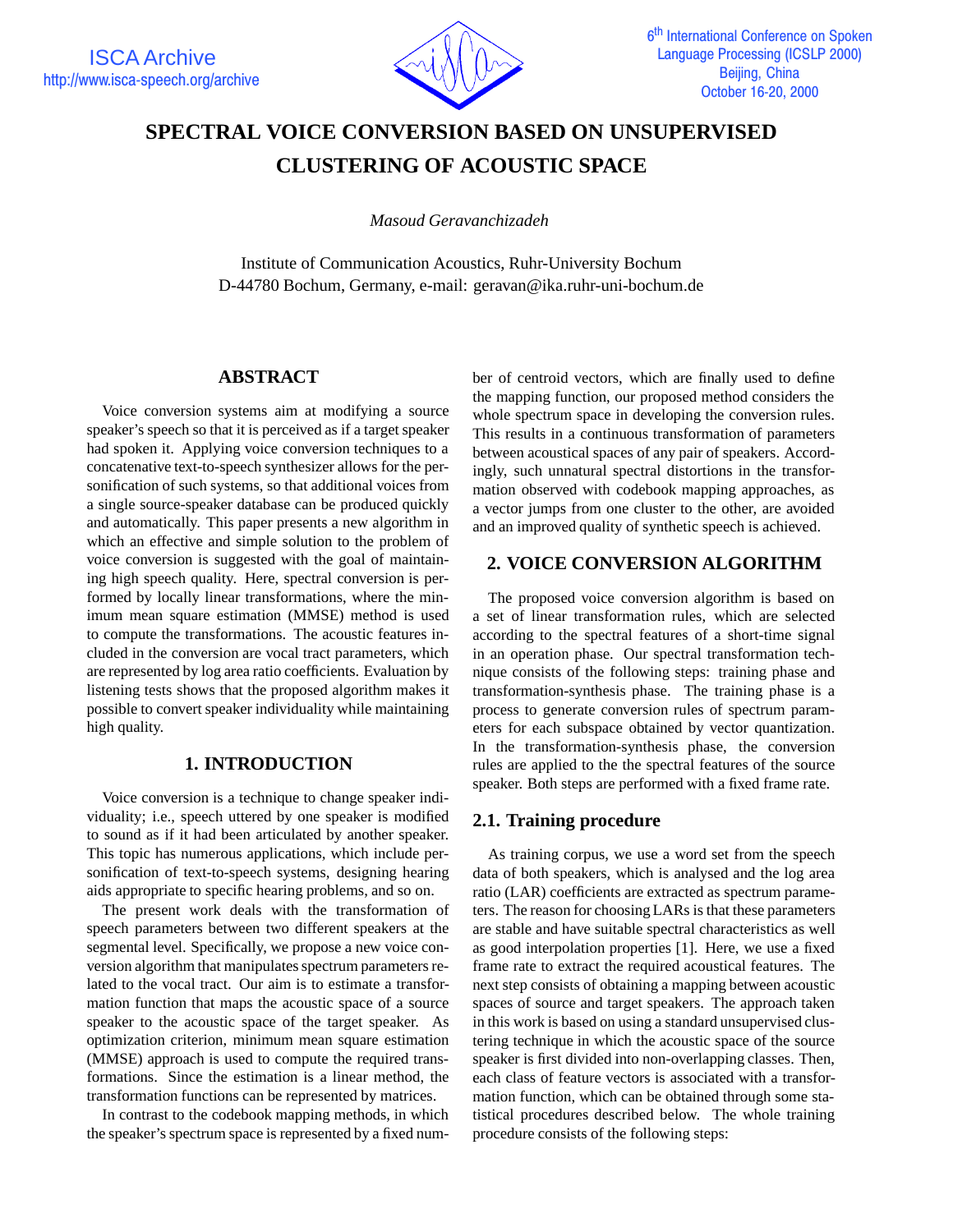- Partitioning the spectral space of source speaker
- Determining the corresponding partitions of target spectral space using DTW
- Calculating the transformation rules for each pair of corresponding partitions

Using the LBG algorithm [3], the feature space of the source speaker is first partitioned into non-overlapping classes. The next step in the training procedure involves obtaining the corresponding classes of the target spectral space. At this stage the same words from the speech corpus are used for classifying the feature space of the target speaker as used for making the source-speaker partitions. The idea is to use a quantized feature space of the source speaker in order to get a suitable classification of the target's feature space. Here, first both speakers utter the same word from the training material, which is analysed and the required features are extracted. Then source and target spectral vectors are aligned using a modified dynamic time warping algorithm [2]. The outcome of this DTW for each word is a succession of time-aligned vectors from the speech of both speakers. Now each time-aligned feature vector of the source speaker is mapped into the quantized feature space through vector quantization yielding a codebook index,  $idx_m$ . The index of the partition so obtained provides an address, where the corresponding vectors of the target speaker will be accumulated to form a partition. This procedure is repeated similarly for all other words in the training corpus.

The final step in the training process deals with generating the transformation rules specific to each class. Here again, a time-alignment of speech uttered by both source and target speaker is carried out using DTW algorithm. Before modelling the transformation rule for each class, however, it is necessary that the time-aligned feature vectors of source and target speaker are normalized with respect to the mean vector (centroid) specific to each class. This is accomplished by subtracting the corresponding centroid from each time-aligned spectral vector. The normalized vector pairs are then collected at a location in the conversion modul specified by the index  $idx_m$ . As before, the index  $idx<sub>m</sub>$  is obtained by quantizing each time-aligned feature vector of source.

Assume  $\mathbf{X}^{s,m} = {\{\bar{X}_i^{s,m}\}}_{i=1}^{N_m}$  and  $\mathbf{Y}^{s,m} = {\{\bar{Y}_i^{s,m}\}}_{i=1}^{N_m}$ represent the set of all normalized feature vectors of the source and target speaker, respectively, which reside in the <sup>m</sup>*th* partition of the conversion modul. By using MMSE approach, the matrix  $A_m$ , representing the linear regression transformation corresponding to this partition, is obtained as the solution to the minimization problem

$$
\sum_{j=1}^{N_m} \parallel \tilde{Y}_j^{t, m} - \mathcal{A}_m \cdot \tilde{X}_j^{s, m} \parallel^2,
$$

which is denoted by the following relation:

$$
\mathcal{A}_m = \tilde{\mathbf{Y}}^{t,m} \cdot \tilde{\mathbf{X}}^{s,m}, \qquad (1)
$$

where  $\dagger$  denotes the pseudo-inverse operator.

#### **2.2. Transformation procedure**

The functional diagram of our proposed voice conversion system is illustrated in Figure <sup>1</sup>. To cope with spectral transformation, we make use of the classical source-filter decomposition: The signal is split into a global spectral envelope which accounts for the resonant characteristics of the vocal tract transfer function together with the spectral characteristics of the glottal excitation and lip radiation ("spectral tilt") and a flattened source component, containing much of the prosodical information. Since the present work deals primarily with the transformation of spectral characteristics related to the vocal tract, it is necessary to pass the speech wave through a first-order pre-emphasis filter before the analysis to compensate for the spectral tilt in the speech signal.

According to the diagram, the tasks involved in the conversion procedure consist of time-scaling operation (Figure <sup>1</sup>.a) and spectral transformation (Figure <sup>1</sup>.b), which are discussed in more detail below.

**Time-scale modification:** To make the task of voice conversion simple and yet obtain a reasonable framework to evaluate the performance of spectral transformation, we simply copy the prosody of each target word during the transformation process. This is done in the time-scaling modul. Actually, time-scaling is a process to obtain an excitation signal through DTW for driving the synthesis modul which has the prosodic information of the target, but at the same time has the same number of frames as the source speaker. To accomplish this task, the warping path provided by DTW is considered as a piecewise linear function, in which one and only one frame from the target stream is assigned to each frame of the source signal.

 $j=1$  vector belongs. This is done by finding the nearest code-**Spectral transformation:** The steps involved in the spectral transformation are as the following: The speech data of source speaker are first analysed at a fixed frame rate and LARs are extracted as transforming parameters. The next step consists in finding the partition to which each analysis word according to the squared-error distance measure. The result is a mean vector,  $C_{A,m}$ , and an index,  $idx_{m}$ , characterizing the location of the partition in the source acoustical space. The normalized vector is then obtained by substracting the mean vector  $C_{A,m}$  from the analysis vector. The index  $idx_m$  determines an appropriate transformation related to this subspace, i.e. Matrix  $A_m$ , which is multiplied with the normalized vector, yielding the normalized transformed vector,  $\widetilde{X_i^{\leq t}}$ . At the same time,  $idx_m$  specifies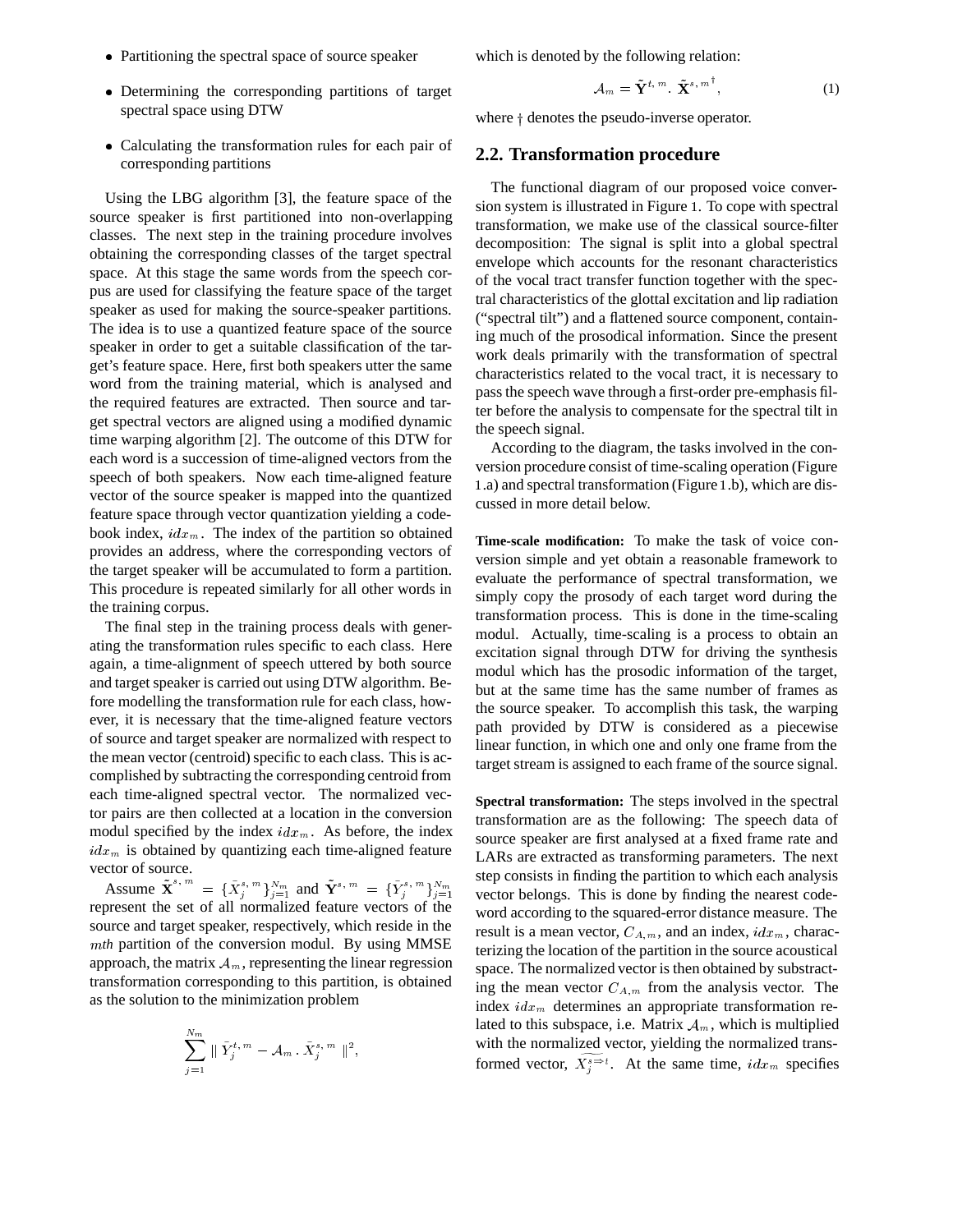

**Figure 1:** Spectral transformation from speaker A to speaker B

also a corresponding mean vector,  $C_{B,m}$ , from the target space, which is added to the new vector  $\widetilde{X_{s}^{\simeq t}}$  to form the denormalized vector  $X_i^{\infty}$ . Finally, a new signal is synthesized from the modified excitation signal of the target and the transformed spectral features of the source. Since preemphasis has been used in the analysis step, de-emphasis must be applied at the output of the synthesis filter.

## **3. PERFORMANCE EVALUATION**

We conducted formal listening tests and examined spectrograms to assess the performance of our proposed voice conversion algorithm. First, in the training phase, conversion rules for both speakers were generated using isolated word utterances. Then, in the transformation-synthesis phase, <sup>62</sup> uttered words from the training corpus were converted according to the steps discussed above.

| Learning words              | 62                          |
|-----------------------------|-----------------------------|
| Sampling frequency          | 16 kHz                      |
| LPC analysis                | autocorrelation method      |
| LPC analysis order          | 20                          |
| Frame length                | 30 msec                     |
| Frame shift length          | 10 msec                     |
| Window function             | Hanning window              |
| Clustering distance measure | squared-error distance      |
| Transforming parameters     | log area ratio coefficients |
| Size of clusters            | 64                          |
|                             |                             |

**Table 1:** The analysis conditions to generate the transformation rules

 $\forall$  | | there are five utterances of each word, of which the first The speech database [4] of the BMBF project "SPINA" has been used as the training material. For each speaker, four repetitions are designated as training tokens, whereas the fifth is used for testing. The language is German. Table <sup>1</sup> shows the experimental conditions.

#### **3.1. Preliminary evaluation experiments**

 $X_j^{s \to t}$   $\downarrow E_j^{t-1}$  performance in terms of F1, F2 and F3 tracking. In the one example of the speech spectrograms. Judging from In order to evaluate the proposed algorithm, the accuracy of formant tracking was first examined. Figure <sup>2</sup> illustrates the results, the proposed algorithm shows very good converted speech (Figure <sup>2</sup>.b), it is clearly observed that F<sup>3</sup> has moved downward from the source speech (Figure <sup>2</sup>.a) to F<sup>3</sup> of the target speech (Figure <sup>2</sup>.c). Moreover, the formant-frequency change is quite smooth.

#### **3.2. Evaluation by listening tests**

To evaluate the overall performance of spectral conversion, four kinds of hearing tests were carried out based on a <sup>62</sup> word database of three male and two female speakers, five versions each. The first and second experiments concern with the conversion between male and female speakers, whereas the other two experiments deal with the maleto-male and female-to-female conversion respectively. The listening tests were designed to evaluate the accuracy of speaker-individuality conversion using the following procedure: Stimuli (1) and (2) were the speech converted by the proposed algorithm or a synthesized speech with the spectral parameters of source, but the excitation signal of target. Stimulus R was the target speaker's speech. Listeners were asked to select either (1) or (2) as being closest to R. Table <sup>2</sup> shows the preference rate of our proposed method.

The voice conversion performance depended upon the distance between the source speaker and the target speaker. In terms of male-to-male and female-to-female conversion, the spectrum distortion between them were small, which